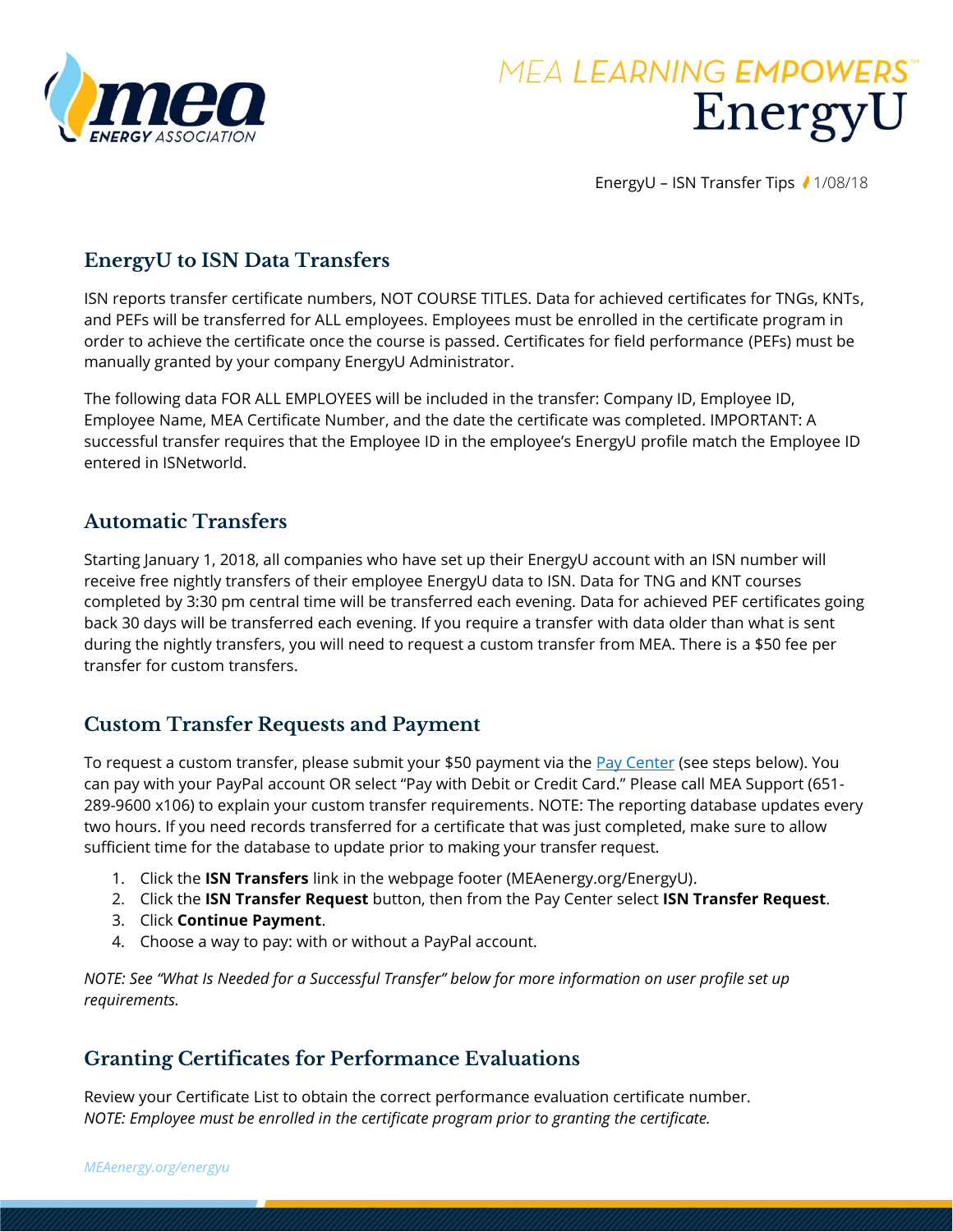To grant and assign a date:

- 1. Launch the Administrator Portal and click on the **User** Icon.
- 2. Select a User.
- 3. On the user's tab click on the **Certificates** Tab.
- 4. Click on **Grant Certificates**.
- 5. Check the box next to the certificate number you wish to grant, and set the date passed to the date completed showing on the Performance Evaluation.
- 6. Click **Update**.

*NOTE: You will immediately be able to view the user's completion and expiration dates for the certificate via the User > Certificates tab > View Achieved Certificates.*

### **Transfer Timing and Completion Confirmation**

MEA will notify you via email when the transfer has been completed successfully. *NOTE: It can take up to 24 hours for data transferred to ISN to be viewed in ISN.*

## **What Is Needed for a Successful Transfer**

You are responsible for ensuring your employee records in EnergyU and ISN are completed correctly.

Each employee record must have both Company ID fields completed in EnergyU (this ID is provided by MEA and can be found in parenthesis behind your company name in the hierarchy) and ISN. (Refer to graphic below.)

Each employee record must have an Employee ID number assigned (you create this) in EnergyU AND this same Employee ID number must match what is in ISN for that employee under the 3rd Party ID Numbers field in employee profiles. (Refer to graphic on the next page.)

#### ISN Interface – Company ID

| <b>Employee Information</b><br>Employee ISN ID Cards<br><b>User Login Access</b><br>Reports<br>Operator Qualifications (OQ)<br>Compare OQ Reports<br><b>Deficiency Reports</b><br><b>Employee by Qualifications</b><br><b>Employee Suspension</b><br><b>Expired/Expiring Qualifications</b><br>Generate OQ Report<br><b>Non-Verified Qualifications</b><br>Options<br>LUAVA EGENDISKA KUNIST |
|----------------------------------------------------------------------------------------------------------------------------------------------------------------------------------------------------------------------------------------------------------------------------------------------------------------------------------------------------------------------------------------------|
|                                                                                                                                                                                                                                                                                                                                                                                              |
|                                                                                                                                                                                                                                                                                                                                                                                              |
|                                                                                                                                                                                                                                                                                                                                                                                              |
|                                                                                                                                                                                                                                                                                                                                                                                              |
|                                                                                                                                                                                                                                                                                                                                                                                              |
|                                                                                                                                                                                                                                                                                                                                                                                              |
|                                                                                                                                                                                                                                                                                                                                                                                              |
|                                                                                                                                                                                                                                                                                                                                                                                              |
|                                                                                                                                                                                                                                                                                                                                                                                              |
|                                                                                                                                                                                                                                                                                                                                                                                              |
|                                                                                                                                                                                                                                                                                                                                                                                              |
|                                                                                                                                                                                                                                                                                                                                                                                              |
|                                                                                                                                                                                                                                                                                                                                                                                              |
|                                                                                                                                                                                                                                                                                                                                                                                              |
|                                                                                                                                                                                                                                                                                                                                                                                              |
| Please enter your company's MEA ID number: HWBA                                                                                                                                                                                                                                                                                                                                              |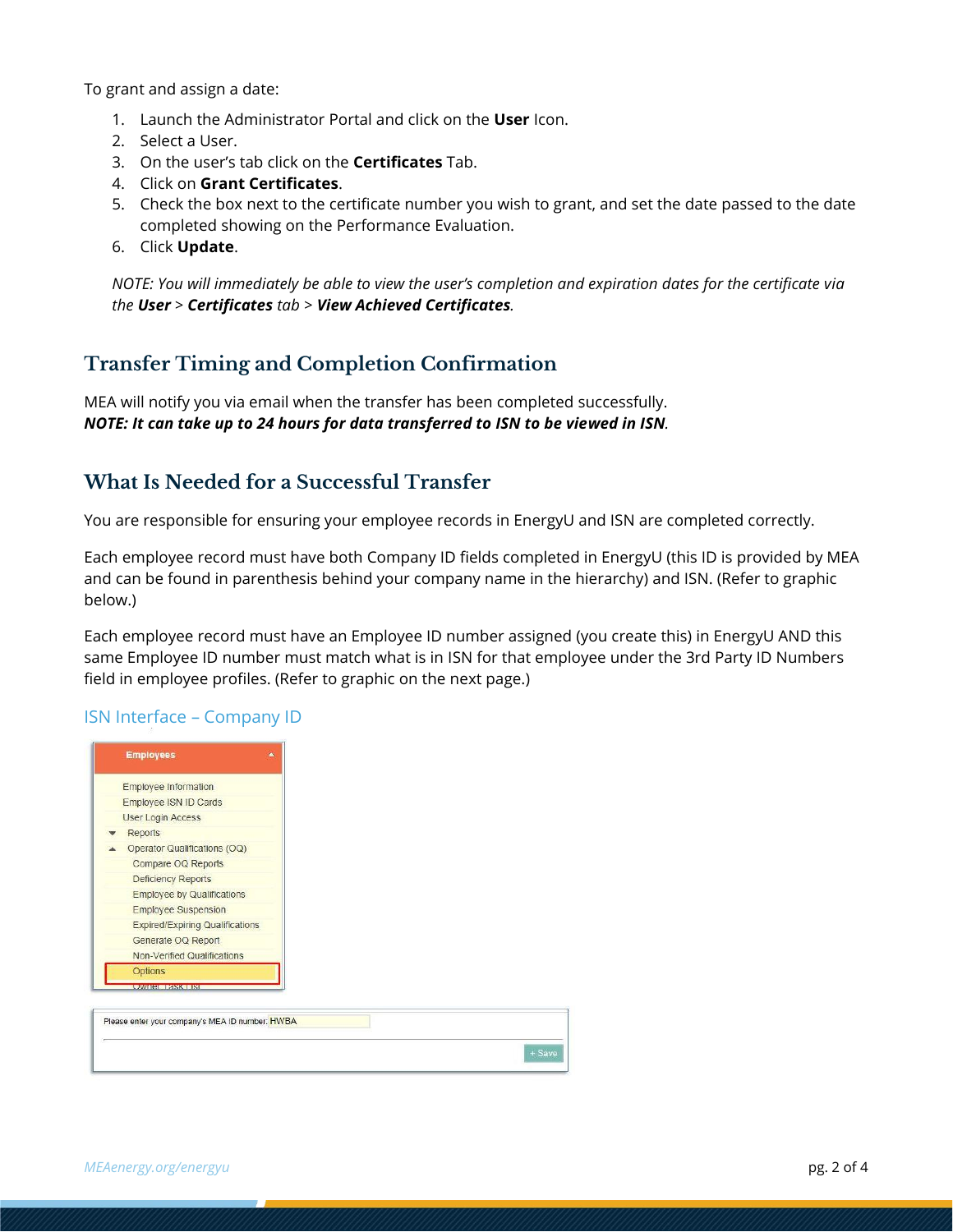|                                                                     | Ø | Search        | Results                     | <b>Details</b>           | Driver Info                    | Training                 | Jobs              | Certificates             |
|---------------------------------------------------------------------|---|---------------|-----------------------------|--------------------------|--------------------------------|--------------------------|-------------------|--------------------------|
| 1. Company Information                                              | ۷ |               | Allan, Julie                |                          |                                |                          |                   |                          |
| Audit/Review Report                                                 | ٧ |               |                             | Middle Name:             |                                |                          | Nickname:         |                          |
| Company Profile                                                     | ٠ |               | Image<br><b>Not</b>         | Address:<br>Address 2    |                                |                          | Home #<br>Work #  |                          |
| Competency Verification                                             | ٧ | Available     |                             | Country:                 | -Select a Country-             |                          | $=$ Ext           | 123                      |
| <b>Employees</b>                                                    |   |               |                             | City:<br>State/Province: |                                | $\overline{\cdot}$       | Mobile #<br>Email | bsurine@isn.com          |
| Employee Information                                                |   |               | + Upload Picture            | Postal Code:             |                                |                          |                   | $+$ Save                 |
| <b>LITTING TO A TU VOLVO</b><br>User Login Access<br><b>Reports</b> |   | <b>ISN-ID</b> | ISN-00964832                | Title:                   | Technician<br>Add/Edit Title   | $\overline{\phantom{0}}$ | Status:           | Active<br>$\overline{a}$ |
| Operator Qualifications (OQ)<br>Training Qualifications (TQ)        |   | Empl.ID:      |                             | Category.                | FULL-TIME<br>Add/Edit Category |                          | <b>Hired:</b>     | B                        |
| <b>Evaluation Report</b>                                            |   | SSN:          |                             | Location:                | Dallas<br>Add/Edit Location    | ¥                        | <b>Terminated</b> | 閚                        |
| Job Bid                                                             |   |               |                             |                          |                                |                          | DOB               |                          |
| SmartLog                                                            |   |               | <b>Emergency Contact</b>    |                          |                                |                          |                   | $+$ Save                 |
| Site Tracker                                                        | ٧ |               | <b>Additional Info</b>      |                          |                                |                          |                   |                          |
| Supplier Catalog                                                    |   |               | <b>3rd Party ID Numbers</b> |                          |                                |                          |                   |                          |
|                                                                     |   | API 510:      |                             |                          |                                | Global T&E:              |                   |                          |
| Supplier Types                                                      |   |               |                             |                          |                                |                          |                   |                          |

#### ISN Interface – Employee ID

#### **The Employee ID is determined by your company.**

The EnergyU LMS ID in the user's profile is automatically assigned by the system is for use by the LMS is not the Employee ID. (Reference EnergyU screen shot below.)

*REMEMBER: The database used for ISN reporting updates every two hours. To ensure a successful ISN data transfer, please wait two hours after completing a course or manually granting a performance evaluation to request an ISN transfer.*

IMPORTANT: In order for certifications to appear on the ISN transfer report, the user must be enrolled in the certification program in EnergyU. ISN reports transfer certificate completions, not course completions. Certificates for TNGs and KNTs are awarded automatically when the user passes the course.

| <b>General Options</b><br>습                  | Courses        | Curricula                            |
|----------------------------------------------|----------------|--------------------------------------|
| <b>View Profile</b><br><b>Update Profile</b> |                | <b>Import Offline Viewer Scores</b>  |
| <b>View Levels</b><br>Manage Payment Profile |                | <b>Unlock Account</b>                |
| Users > View Profile                         |                |                                      |
| <b>View Profile</b>                          |                |                                      |
| LMS ID                                       |                | DO NOT use this number for ISN       |
| Active                                       | True           |                                      |
| Deactivation Date:                           | None           |                                      |
| Leave Date                                   | None           |                                      |
| Login Name                                   | mbechtel       |                                      |
| <b>First Name</b>                            | Mark           |                                      |
| Last Name                                    | Bechtel        |                                      |
| Email                                        | markb@midweete |                                      |
| Last is not use:                             |                | Monday, January 8, 2018 10:26:16 All |
| Employee ID                                  | 1254           |                                      |
| Company ID                                   | MFA            | <b>Use this number for ISN</b>       |